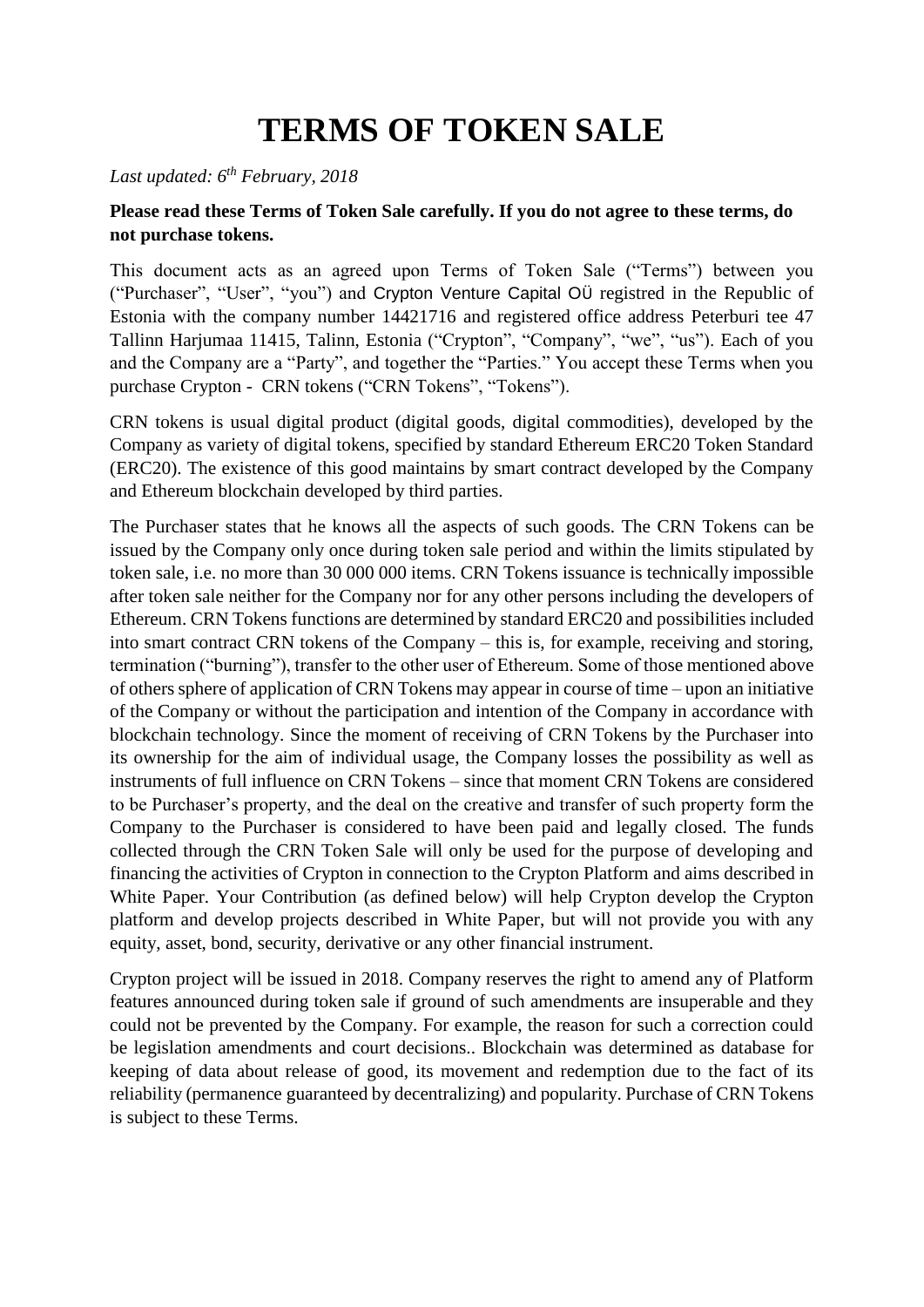If you have any questions regarding these Terms, please contact a CRN Tokens at [support@crypton.vc.](mailto:support@crypton.vc)

You and the Company agree as follows:

## **1. Purchase of CRN Tokens**

Subject to the Terms of Service and these Terms, the Company agrees to sell to you and you agree to purchase from Company a specific number of CRN Tokens at the price listed on tokensale.crypton.vc ("Site") depending on the time of purchase.

## **2. Scope of Terms**

- **2.1** Unless otherwise stated herein, these Terms govern purchase of CRN Tokens. Any payment received by the Company after the end of the Sale Period will be accepted only if it was originated during the Sale Period. Company may request to provide evidence of payment from Purchaser.
- **2.2** CRN Tokens are sold for cryptocurrencies, but Hard Cap is determined in USD and stand at 50 000 000 USD, justifiable overrun of Hard Cap is deemed allowable within margin related to exchange rate fluctuations. Such overrun of Hard Cap does not result the Company obligations to cancel some CRN tokens purchase.
- **2.3** Terms of Token Sale, Terms of Service and Privacy Policy are a single set of rules which regulate the relationships between Purchaser and Crypton VC. You cannot accept it the partially, this set of rules should be accepted in full.
- **2.4** Should any conflict between Terms of Token Sale, Privacy Policy and Terms of Service, Terms of Token Sale shall prevail.
- **2.5** In case of any discrepancies between Terms of Token Sale, Terms of Service, Privacy Policy and Estonian law, the priority of Estonian law is indisputable.
- **2.6** Crypton VC has the right to enter into agreement with any of Purchasers on special condition.

#### **3. The CRN Tokens**

CRN Tokens are utility tokens that Participants may use in relation to the Crypton Platform. CRN tokens are also not, and shall not be used in any way, as, equity, assets, bonds, securities, derivatives or any other financial instruments.

You understand and agree that smart contract technology is still in an early development stage and its application of experimental nature. It therefore carries significant operational, technological, financial, regulatory and reputational risks. You are fully aware of such risks and accept them.

#### **4. Purchase Procedure**

Purchase procedure will largely depend on the time of transfer of the funds for the purpose of the Token purchase:

- **4.1** Purchase of Crypton Tokens requires a creation of the Account on the crypton.vc.
- **4.2** Prior to distribution of CRN Tokens, you are required to provide an address of the third party digital wallet ("External Wallet"), where your purchased CRN Tokens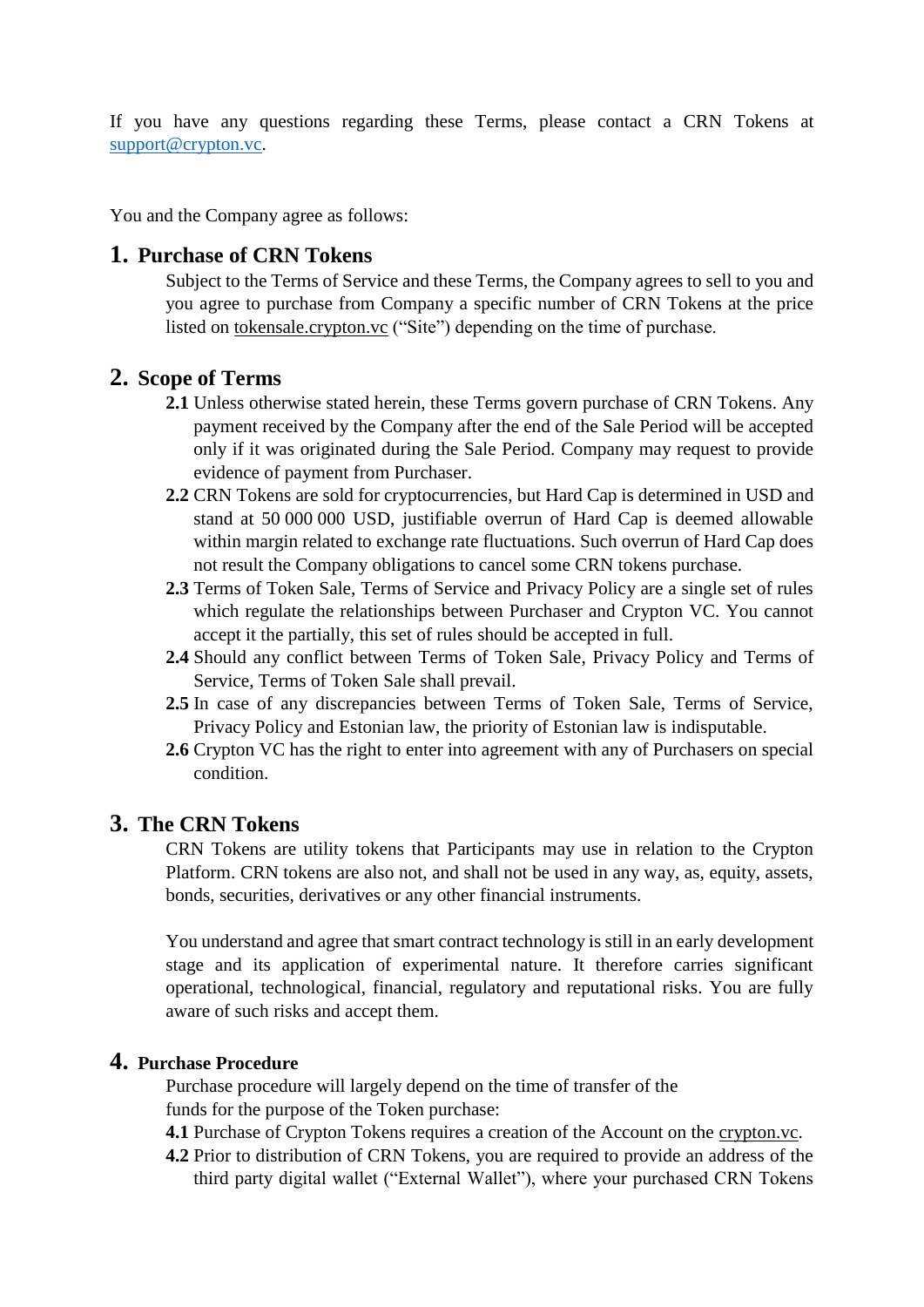would be distributed to and complete necessary steps to connect your External Wallet to the Account according to the instructions placed by Company in your Account prior to the distribution of the CRN Tokens. The External Wallet must support the ERC-20 token standard. For any assistance with the setup of the External Wallet, Purchaser shall contact at [support@crypton.vc.](mailto:support@crypton.vc)

- **4.3** It is your sole responsibility to not lose your CRN Tokens, in particular by losing access to the keys which allow access to your wallet and/or allowing malicious third parties to access your keys and/or your wallet. CRYPTON VC WILL NOT BE HELD LIABLE FOR ANY LOSS OF CRN TOKENS AND/OR DAMAGE INCURRED BY YOU AS A RESULT OF THE TRANSFER OF THE CRN TOKENS TO YOUR WALLET OR LOSS OF KEY, OR ATTACK ON YOUR WALLET.
- **4.4** The Participant understands and accepts that the purchase of CRN Tokens does not involve the purchase of shares or any equivalent in any existing or future public or private company, corporation or other entity in any jurisdiction. Thus, the Participant understands and accepts that he/she/it will have no influence over governance of Crypton.
- **4.5** The Offer shall be available only on the crypton.vc. Any other offer concerning CRN Tokens Sale presented on any other website or internet resource shall be considered null and void and shall not put any obligations upon Crypton.
- **4.6** The price of one CRN Token is set forth in USD and published on the Website. Should You proceed to payment by using cryptocurrencies, Crypton accepts ETH, BTC as payment for Crypton Tokens. The list of acceptable cryptocurrencies may change during the CRN Token Sale.
- **4.7** You are solely responsible for any exchange rate applicable, for any transaction fee charged by your bank, as well as for any delay in the transfer of your funds to Crypton's bank account.
- **4.8** The amount of CRN Tokens to be provided to a Participant shall be specified in eligible Participant's registered account on the Website upon completion of CRN Tokens purchase and the KYC ("know your customer") checks. The CRN Tokens shall be sent to the Participant's personal respective wallet via smart contract after the end of the Contribution Period.
- **4.9** Crypton shall not be held liable for inability of the Participant to receive or use CRN Tokens because of Participant's failure to follow any of the requirements and procedures of Crypton or due to any possible misrepresentations of the Participant. No refunds, or any other type of repayment, of Contributions shall be made in such cases.
- **4.10** Crypton VC team does not have any access to any passwords of any Participant's wallet.
- **4.11** The Participant understands and agrees that the purchase transactions of CRN Tokens shall be stored on the Ethereum blockchain and available for reference and check.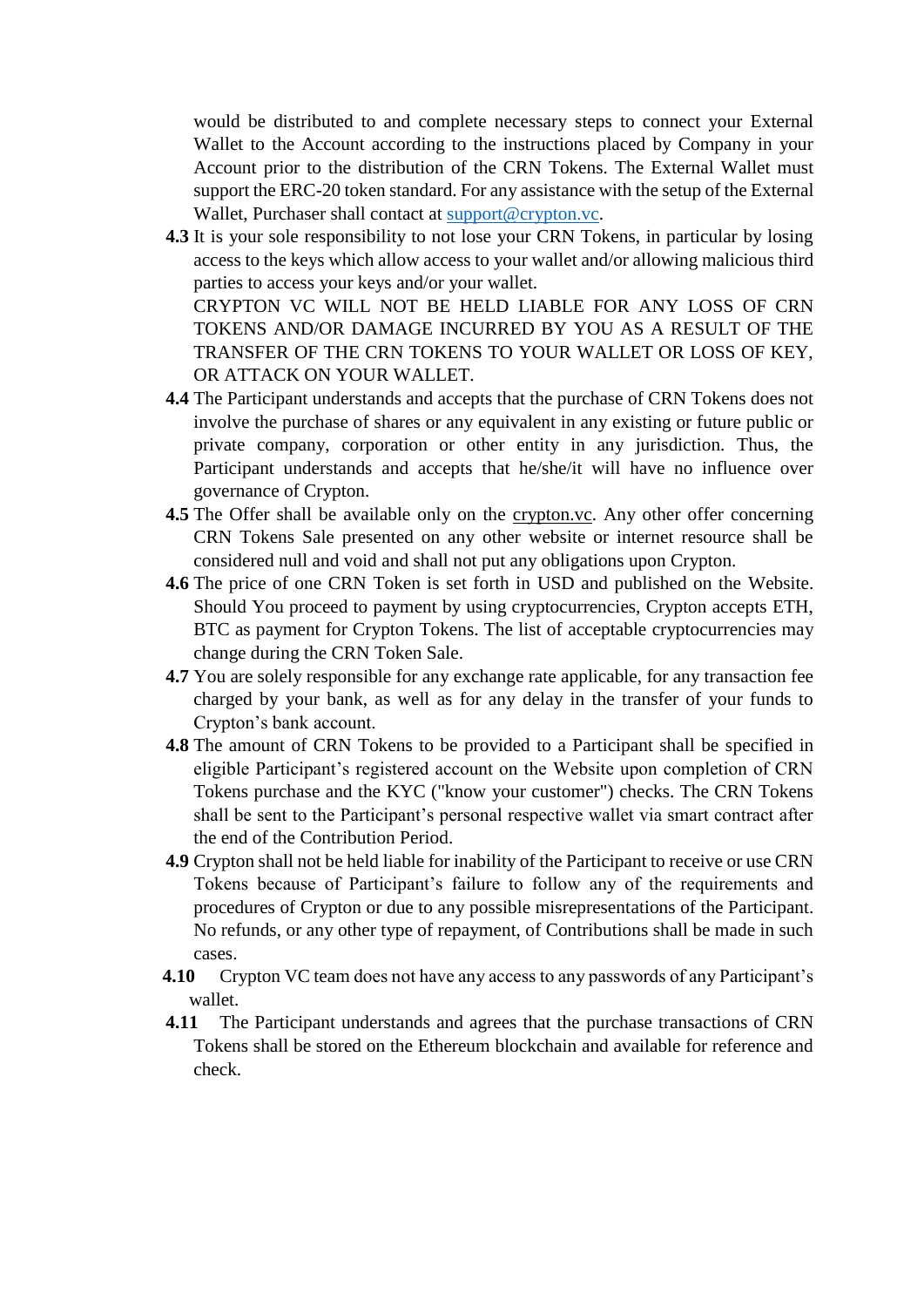# **5. Receipt of CRN Tokens**

- **5.1** On the date of distribution, purchased CRN Tokens will be distributed by Company to the External Wallet of the Purchaser if one is provided, or become available for withdrawal in the Account. Failure to provide a correct address of the External Wallet will result in the loss of purchased CRN Tokens, which shall be the sole responsibility of the Purchaser.
- **5.2** Failure to provide the External Wallet or to complete its set up, will delay the withdrawal of the purchased CRN Tokens, which shall be a sole responsibility of Purchaser.
- **5.3** Purchaser shall be responsible for implementing reasonable measures for securing the External Wallet. Purchaser may lose access to the purchased CRN Tokens. Company shall not be responsible for any such losses.
- **5.4** The Purchaser is obliged (and guaranties in full its material obligation) to perform refundment of CRN Tokens in favor of the Company which were superfluously or mistakenly obtained in number equal to such superfluously or mistakenly obtained CRN Tokens. The Purchaser has the right to ask the Company for compensation for commission fee which is charged in Ethereum blockchain (given that the fee mentioned above does not exceed average values recommended by Ethereum blockchain). The Purchaser is obliged to transfer CRN Tokens back during 5 calendar days from the day of sending of Company claim on respective refundment (the Company will provide its ETH address for such transfer of CRN Tokens) to the Purchaser's email which is a login for Purchaser's Site Account.

# **6.** Token Distribution Timing

The token distribution event Crypton Tokens will be executed in two stages: Pre-ICO and ICO (only in these time slots you can enter into an agreement on your participation in Crypton Tokens distribution event). 10,00 % of all CRT's will be available during the Pre-ICO, while 70% of all CRT's will be available for receiving jointly during the Pre-ICO and ICO. A maximum of 3% of the total amount of Crypton Tokens may be used for distribution among participatns of Bounty Campaign, announced on Bitcointalk.org website. A maximum of 10% of the total supply of Crypton Tokens may be given to Founders. A maximum of 10% of the total supply of Crypton Tokens may be given to Board of Advisors. And maximum of 5% of the total supply of Crypton Tokens may be given to Crypton VC team.

This percentage amounts may be changed during the Token Sale.

Crypton Tokens distribution event timing

Iinitial Coin Offering – Crypto VC Calendar:

Pre-ico starts on 28th of February. and ends on 21st of March

ICO starts on 22nd of March and ends on 12nd of May.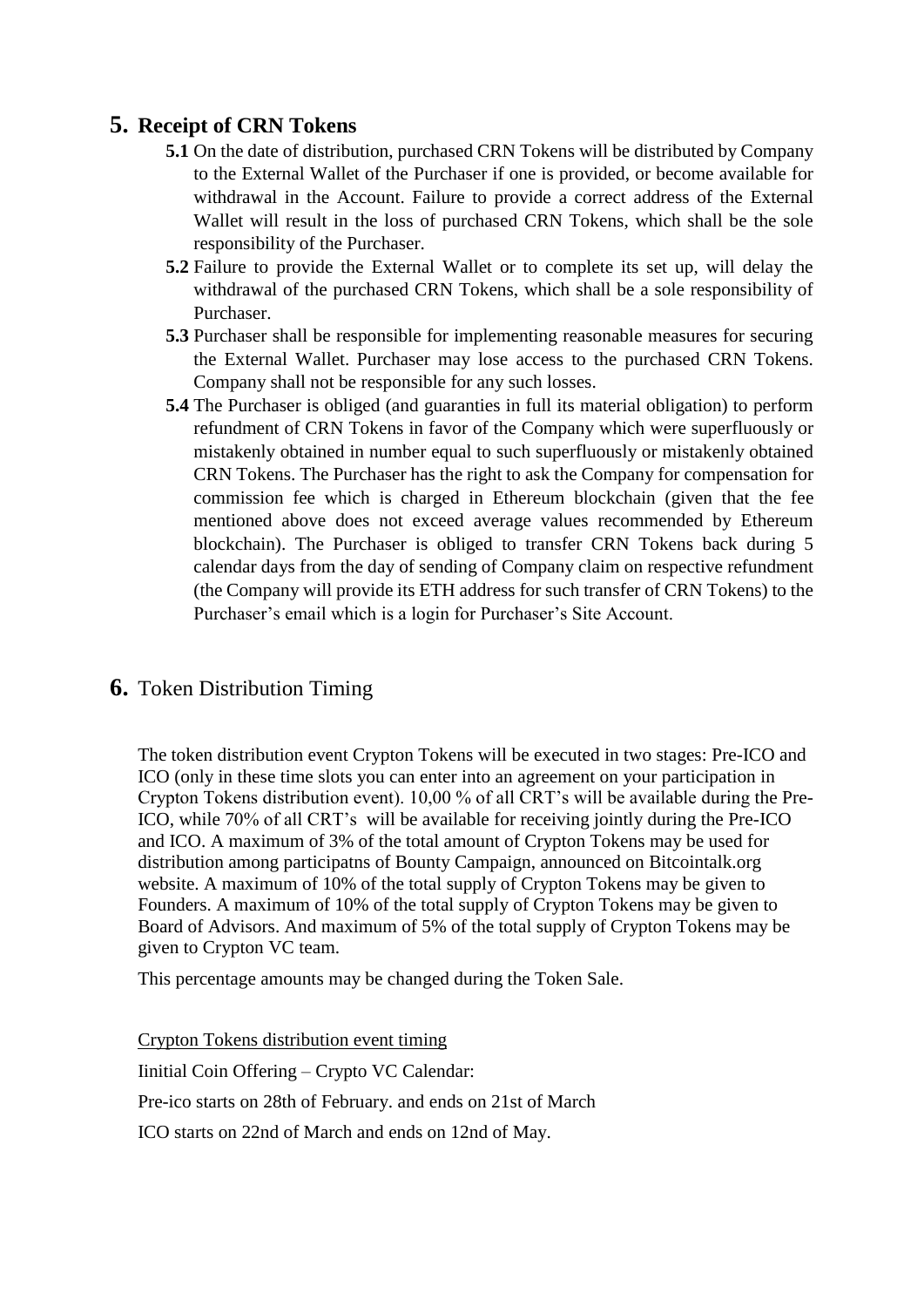#### **7. The Voting arights Tokens**

Each CRN Token will give each CRN Token holder the right to participate to votes organized by Crypton on conceptual and investment decisions of the Crypton Venture Capital.

Any and all votes that would be organized by Crypton are only and exclusively of consultative nature. The results of such referendums are not, in any way, binding upon Crypton, which shall remain entirely free to make any decision it would deem more or differently appropriate.

#### **8. Cancellation**

The purchase of CRN Tokens from Company is final upon the distribution of CRN Tokens and there will be no refunds or cancellations except as specifically provided in these Terms.

- **8.1** However, prior to the distribution of CRN Tokens, purchaser may request a refund by contacting Company at [support@crypton.vc.](mailto:support@crypton.vc) In addition, Company reserves the right to cancel any CRN Token purchase or refuse any purchase requests at Company's sole discretion for any reason. In such case, Company will issue a refund in the same form of payments as was made by you and to the same wallet address, bank account, or a third party payment processor where your funds were transferred from. We may deduct the transaction cost from the refund amount, if any.
- **8.2** On security grounds the Company has the right to refuse to return payments made by you as the deposit of funds, if the payments details of their sending to us are different with the requisites given by you for receipt of the requested refund. The Purchaser shall be solely liable for the risks of losses of its funds in relation with mentioned Company right (for example, in most cases of transferring of funds from exchanges the subsequent return into exchanges addresses leads to loss of funds).
- **8.3** The Company has the right to refuse the Purchaser to cancel the purchase of CRN Tokens which have not been transferred to External Wallet provided to the Company by the Purchaser if since the day of the purchase 5 business days have passed or 5 business days remain until the end of tokens sale. This fact is due to public characteristics of token sale, which provide for the Company the possibility of gaining of profit from issue of CRN Tokens in limited value and once for all the time of existing of CRN Tokens. The sale of CRN Tokens even without their transfer to External Wallet reflect on statistical measures of token sale. Due to the same reasons the Company has the right not to cancel purchases and not to refund after end of token sale on any ground.
- **8.4** The Company returns of payments initiated after the end of token sale or violating the rules. In all such cases the Purchaser is obliged to apply to address arisen situations to [support@crypton.vc.](mailto:support@crypton.vc)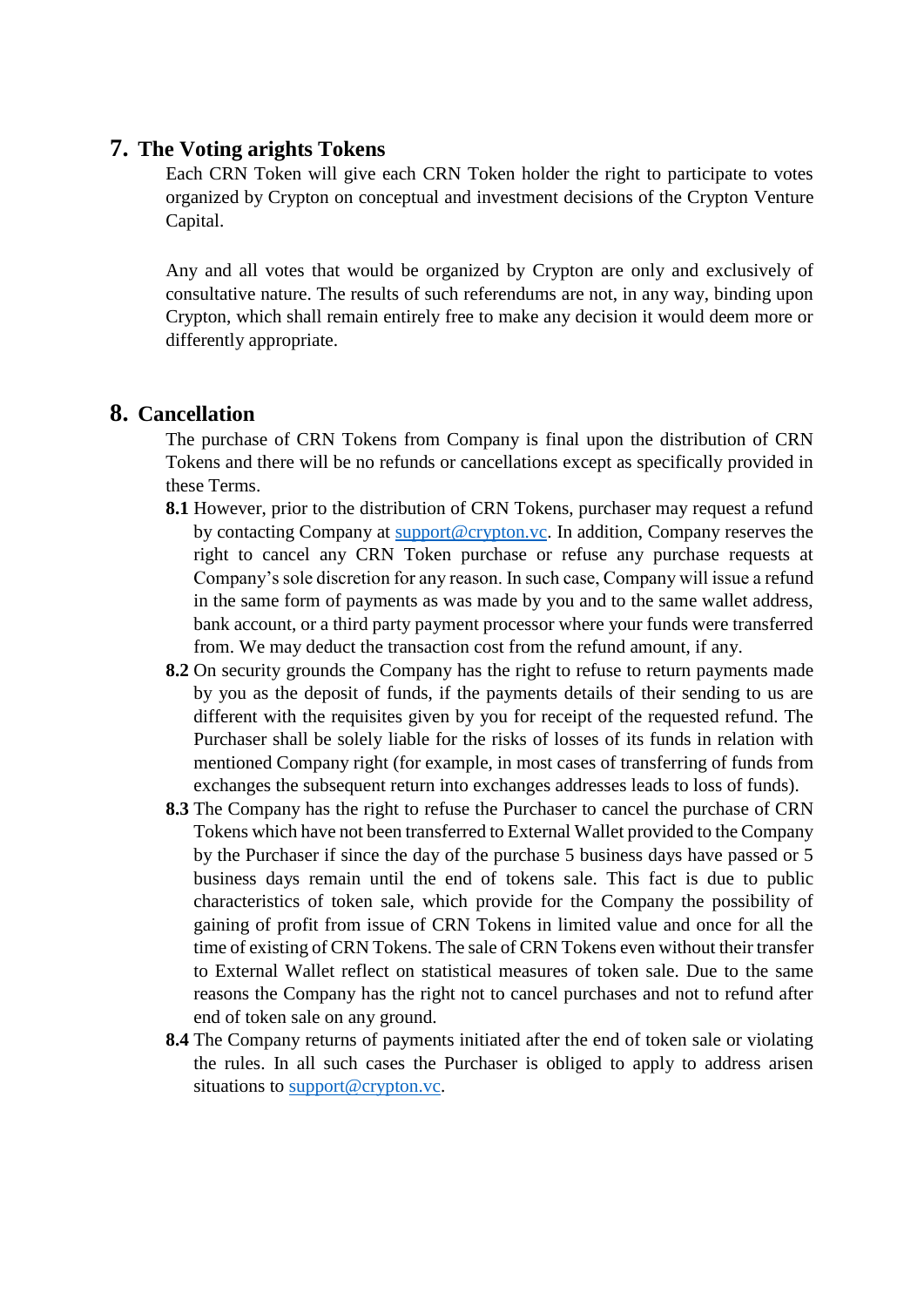# **9. Risks**

By purchasing CRN Tokens, the Participants confirm that they understand and assume the risks involved in such transaction.

In particular, you confirm to fully understand and accept that:

- **9.1** CRN Token Sale will not involve issuance of any currency, securities (whether equity securities or otherwise, including unregistered security) or other kind of investment certificate;
- **9.2** CRN Tokens are merely cryptographic tokens existent on the Ethereum blockchain that can enable usage of and interactions with services enabled by Crypton according to the Whitepaper and if successfully completed and deployed;
- **9.3** CRN are dependent upon the Ethereum blockchain and may be entirely lost in the event the existence of such blockchain is suspended or compromised, for any reason;
- **9.4** CRN Tokens do not stand for any sort of investment contract for all intents and purposes;
- **9.5** CRN Tokens are not redeemable, associated with financial return or backed by any underlying asset, security or repurchase commitment and do not necessarily have market prices, market value or transactions between peers;
- **9.6** The purchase of CRN Tokens is not an investment, nor a collective investment scheme and you are not expecting any repayment, refund, return or profit from your Contribution. Furthermore, your Contribution will not be invested by Crypton or managed by Crypton or by any third party. Your Contribution will only be used for financing the commercial operations of Crypton.
- **9.7** Your Contribution for the purchase of CRN Tokens will be non-refundable. Therefore, you are expected and agree to give full considerations to all risk factors, including but not limited to the volatility of cryptocurrency prices and markets in general, risks of systemic failure, risks of code failure, bugs, hardware failure, loss of data, theft, lost usernames, passwords or private keys, incorrectly executed transactions and/or hacks which can lead to, inter alia, the complete loss of the CRN Tokens.

The blockchain technology allows new forms of interaction and it is possible that certain jurisdictions will apply existing regulations on or introduce new regulations addressing blockchain technology based applications which may be contrary to the current setup of the CRN Tokens and which may, inter alia, result in substantial modifications or loss of the CRN Tokens. The field of digital cryptography is very new and for this reason there is a risk of unforeseen attacks on several or all parts of the CRN Token system. In the event of such an attack/hack, you may lose all your CRN Tokens. The Participant understands the inherent risks associated with the blockchain technology and cryptocurrencies.

# **10. Taxation**

It is your sole responsibility to comply with all applicable tax laws, including, but not limited do, the reporting and payment of income tax or similar arising in connection with the appreciation and depreciation of CRN Tokens. You bear the sole responsibility to determine such implications and act in accordance with the law that applies to you.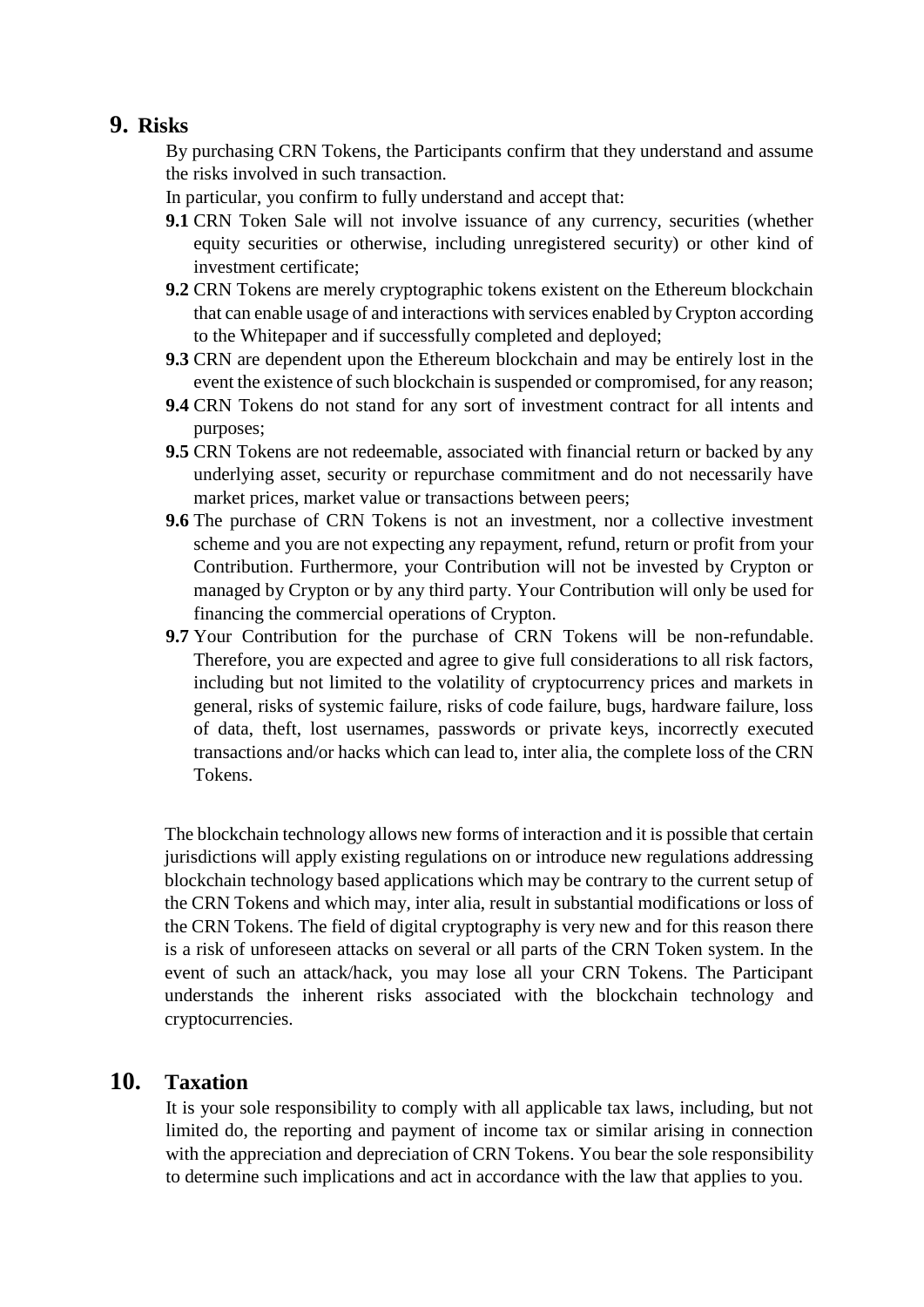By purchasing, holding, or using CRN Token, and to the extent permitted by law, the Participant agrees not to hold any third party (including developers, auditors, contractors or founders) liable for any tax liability associated with or arising from the purchase, ownership or use of CRN or any other action or transaction related to the Crypton Project.

## **11. Representations and Warranties**

You represent and warrant that:

- **11.1** You are solely responsible for the proper functioning of your electronic devices as well as your internet connection, in particular during the identification process;
- **11.2** All information provided within any KYC procedure linked to your Contribution is true and accurate;
- **11.3** You do not act on behalf of any third party which has not been disclosed in the KYC procedure;
- **11.4** You have sufficient understanding of technical and business matters, cryptographic tokens, token storage mechanisms (such as token wallets) and blockchain technology to understand these Terms and to appreciate the risks and implications of purchasing CRN Tokens;
- **11.5** You are purchasing the CRN Tokens for your own account;
- **11.6** You fully understand that CRN Tokens are not a mean of payment nor a payment system;
- **11.7** You understand that the CRN Tokens confer only the rights described in the White Paper, and confer no other rights of any form with respect to Crypton, including, but not limited to, any ownership, distribution, redemption, liquidation, proprietary (including all forms of intellectual property), or other financial or legal rights.
- **11.8** You fully understand that you are not investing in a collective investment scheme and that Crypton is not acting as a fund manager, asset manager or investment advisor in relation to the CRN Token Sale;
- **11.9** You fully understand that CRN Tokens are merely cryptographic tokens (which is not equivalent to a currency whatsoever) existent on the Ethereum blockchain that will enable usage of and interactions with services enabled by Crypton according to the Whitepaper if successfully complete and deployed;
- **11.10** You have researched the legal laws and regulations of token purchases in the applicable legal jurisdiction and be sure that these do not prohibit the purchase of CRN Tokens as described in these Terms and in the Whitepaper;
- **11.11** You have carefully reviewed the code of the Smart Contract located on the Ethereum blockchain and fully understands and accepts the functions implemented therein;
- **11.12** You are not a citizen or resident of a country whose legislation conflicts with the CRN Token Sale and/or the Crypton in general and/or are listed in the Restrictions;
- **11.13** You are resident of a Permitted Jurisdiction;
- **11.14** You do not know or have any reason to suspect that the monies used to fund Your purchase of CRN Tokens have been or will be derived from or related to any illegal activities, including but not limited to, money laundering activities, or the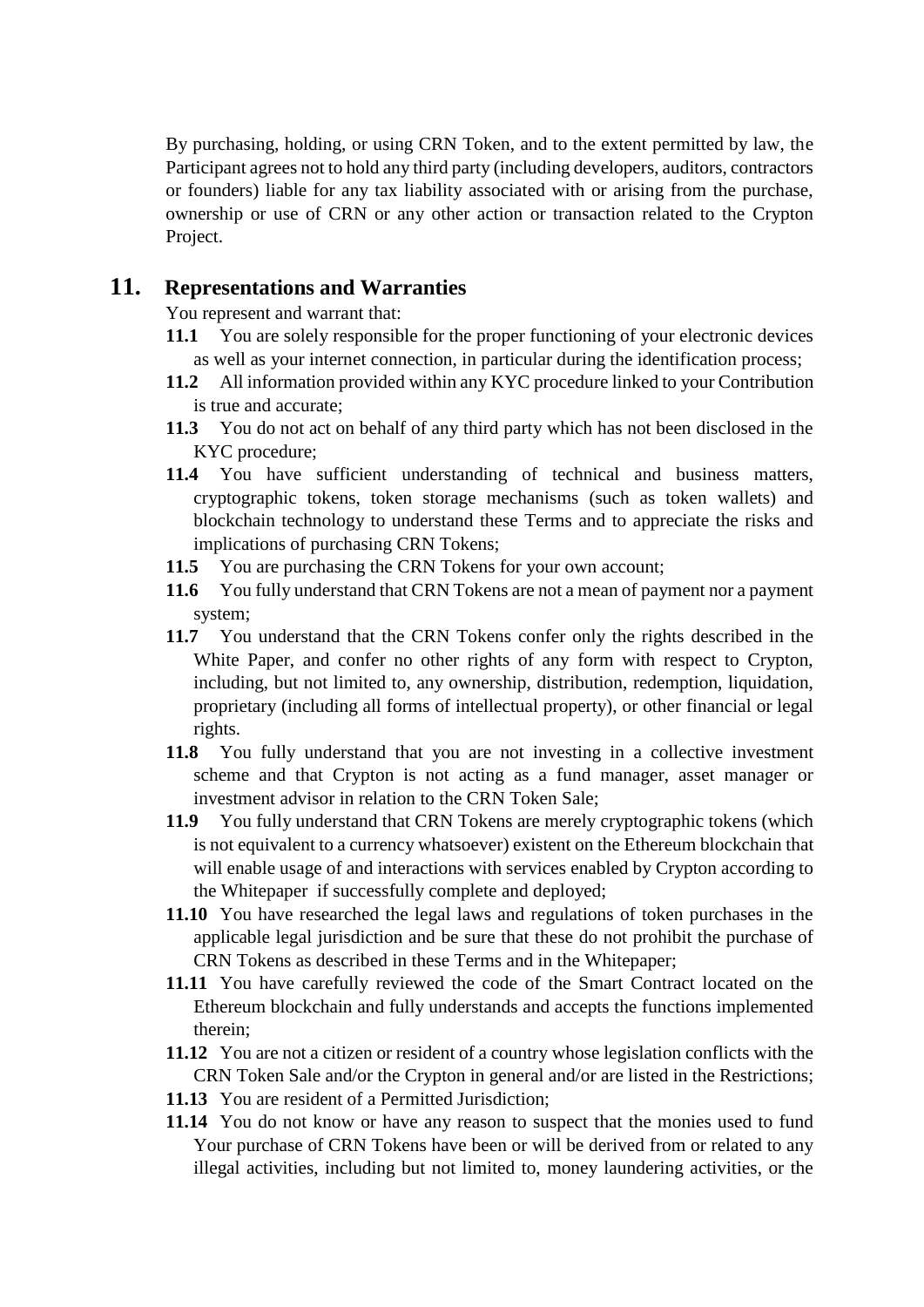proceeds that you may get from the sale of CRN Tokens will be used to finance any illegal activities;

- **11.15** You are not purchasing or using CRN Tokens for any illegal purposes and you will not use the Website for any illegal activity;
- **11.16** You are only purchasing CRN Tokens with legally obtained funds (which themselves have not been acquired through illegal money or activities);
- **11.17** You understand that there is no warranty, guarantee or liability for defect with regards to CRN Tokens, express or implied, to the extent permitted by law and that you are purchasing them at your sole and exclusive risk;
- **11.18** You will take sole responsibility for any restrictions and risks associated with the purchase, use or holding of CRN Tokens;
- **11.19** You understand that websites crypton.vc and tokensale.crypton.vc, as well as White Paper, can be translated into several languages, but only the information placed in English shall bound the Parties of this Terms. Versions of websites and documents translated into others languages are for informational purposes only.

You understand that Crypton cannot comply with the requirements of all the jurisdictions worldwide while doing business. If any provisions of this document break or to transgress or to violate the law to which Purchaser is subjected to, then Purchaser's jurisdiction law shall prevail. The Purchaser entering into relationship with Crypton shall oblige its jurisdiction law.

# **12. Indemnification**

To the fullest extent permitted by applicable law, you shall indemnify, defend and hold harmless the Company and the Company's respective past, present and future employees, officers, directors, contractors, consultants, equity holders, suppliers, vendors, service providers, parent companies, subsidiaries, affiliates, agents, representatives, predecessors, successors and assigns (the "Company Parties") from and against all claims, demands, actions, damages, losses, costs and expenses (including attorneys' fees) that arise from or relate to: purchase or use of Tokens, your responsibilities or obligations under these Terms, your breach of these Terms, or your violation of any rights of any other person or entity, and your violation of any laws.

The Company reserves the right to exercise sole control over the defense, at your expense, of any claim subject to indemnification under Section 11. This indemnity is in addition to, and not in lieu of, any other indemnities set forth in a written agreement between you and the Company.

# **13. Disclaimers**

(a) TO THE FULLEST EXTENT PERMITTED BY APPLICABLE LAW AND EXCEPT AS OTHERWISE SPECIFIED IN WRITING BY COMPANY, (A) THE CRN TOKENS ARE SOLD ON AN "AS IS" AND "AS AVAILABLE" BASIS WITHOUT WARRANTIES OF ANY KIND, AND WE EXPRESSLY DISCLAIM ALL IMPLIED WARRANTIES AS TO THE CRN TOKENS, INCLUDING, WITHOUT LIMITATION, IMPLIED WARRANTIES OF MERCHANTABILITY, FITNESS FOR A PARTICULAR PURPOSE, TITLE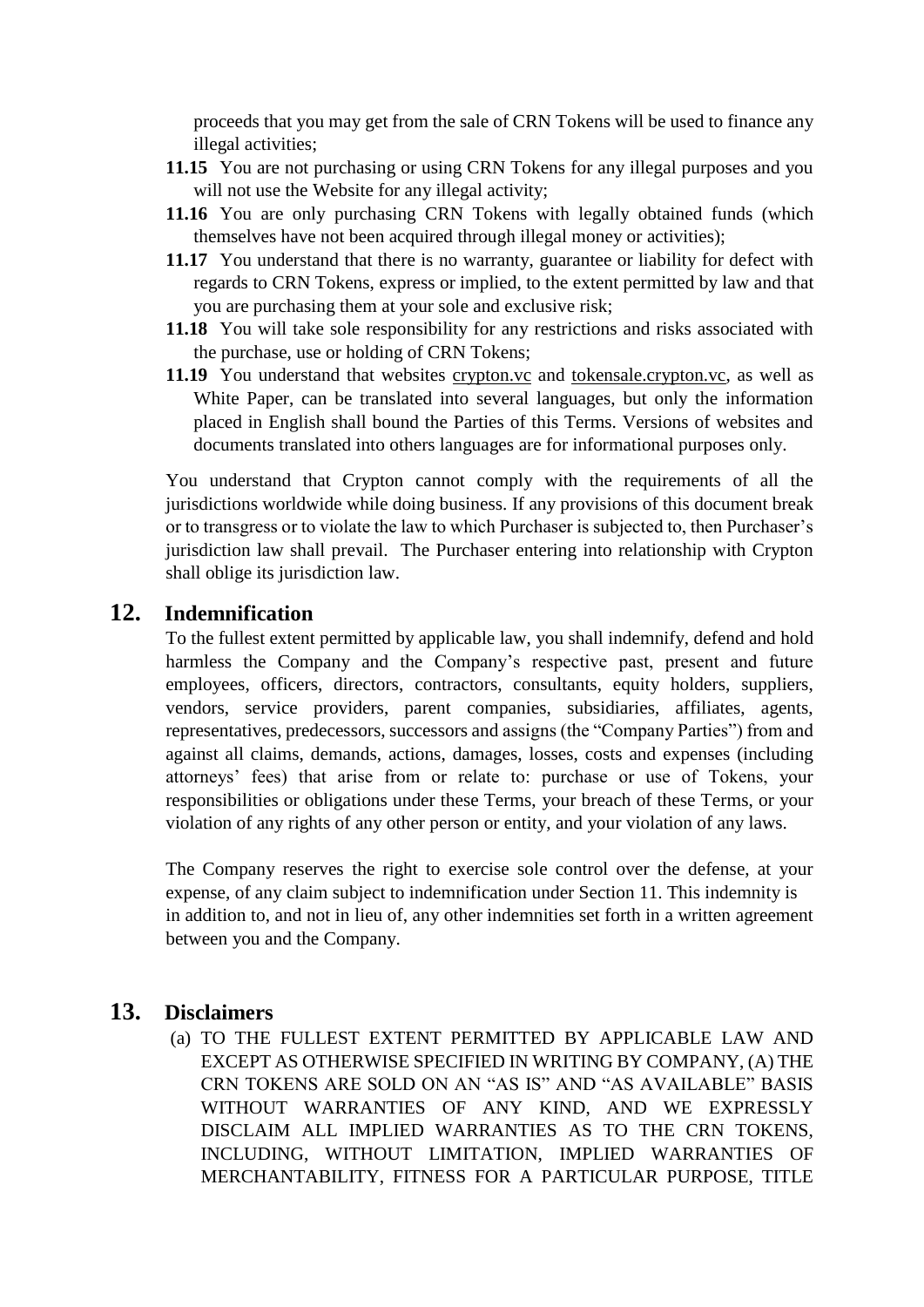AND NONINFRINGEMENT; (B) COMPANY DOES NOT REPRESENT OR WARRANT THAT THE CRN TOKENS ARE RELIABLE, CURRENT OR ERROR-FREE, MEET PURCHASER'S REQUIREMENTS, OR THAT DEFECTS IN THE CRN TOKENS WILL BE CORRECTED; AND (C) COMPANY CANNOT AND DOES NOT REPRESENT OR WARRANT THAT THE CRN TOKENS OR THE DELIVERY MECHANISM FOR CRN TOKENS ARE FREE OF VIRUSES OR OTHER HARMFUL COMPONENTS.

(b) Some jurisdictions do not allow the exclusion of certain warranties or disclaimer of implied terms in contracts with consumers, so some or all of the exclusions of warranties and disclaimers in this Section may not apply to you.

# **14. Limitation of Liability**

- (a) TO THE FULLEST EXTENT PERMITTED BY APPLICABLE LAW: (i) IN NO EVENT WILL COMPANY OR ANY OF THE COMPANY PARTIES BE LIABLE FOR ANY INDIRECT, SPECIAL, INCIDENTAL, CONSEQUENTIAL, OR EXEMPLARY DAMAGES OF ANY KIND (INCLUDING, BUT NOT LIMITED TO, WHERE RELATED TO LOSS OF REVENUE, INCOME OR PROFITS, LOSS OF USE OR DATA, OR DAMAGES FOR BUSINESS INTERRUPTION) ARISING OUT OF OR IN ANY WAY RELATED TO THE SALE OR USE OF THE CRN TOKENS OR OTHERWISE RELATED TO THESE TERMS, REGARDLESS OF THE FORM OF ACTION, WHETHER BASED IN CONTRACT, TORT (INCLUDING, BUT NOT LIMITED TO, SIMPLE NEGLIGENCE, WHETHER ACTIVE, PASSIVE OR IMPUTED), OR ANY OTHER LEGAL OR EQUITABLE THEORY (EVEN IF THE PARTY HAS BEEN ADVISED OF THE POSSIBILITY OF SUCH DAMAGES AND REGARDLESS OF WHETHER SUCH DAMAGES WERE FORESEEABLE); AND (ii) IN NO EVENT WILL THE AGGREGATE LIABILITY OF COMPANY AND THE COMPANY PARTIES (JOINTLY), WHETHER IN CONTRACT, WARRANTY, TORT (INCLUDING NEGLIGENCE, WHETHER ACTIVE, PASSIVE OR IMPUTED), OR OTHER THEORY, ARISING OUT OF OR RELATING TO THESE TERMS OR THE USE OF OR INABILITY TO USE THE CRN TOKENS, EXCEED THE AMOUNT YOU PAY TO THE COMPANY FOR THE CRN TOKENS.
- (b) THE LIMITATIONS SET FORTH IN SECTION 13(a) WILL NOT LIMIT OR EXCLUDE LIABILITY FOR THE GROSS NEGLIGENCE, FRAUD OR INTENTIONAL, WILLFUL OR RECKLESS MISCONDUCT OF THE COMPANY.
- (c) Some jurisdictions do not allow the limitation or exclusion of liability for incidental or consequential damages. Accordingly, some of the limitations of this Section may not apply to you.
- **15. Release**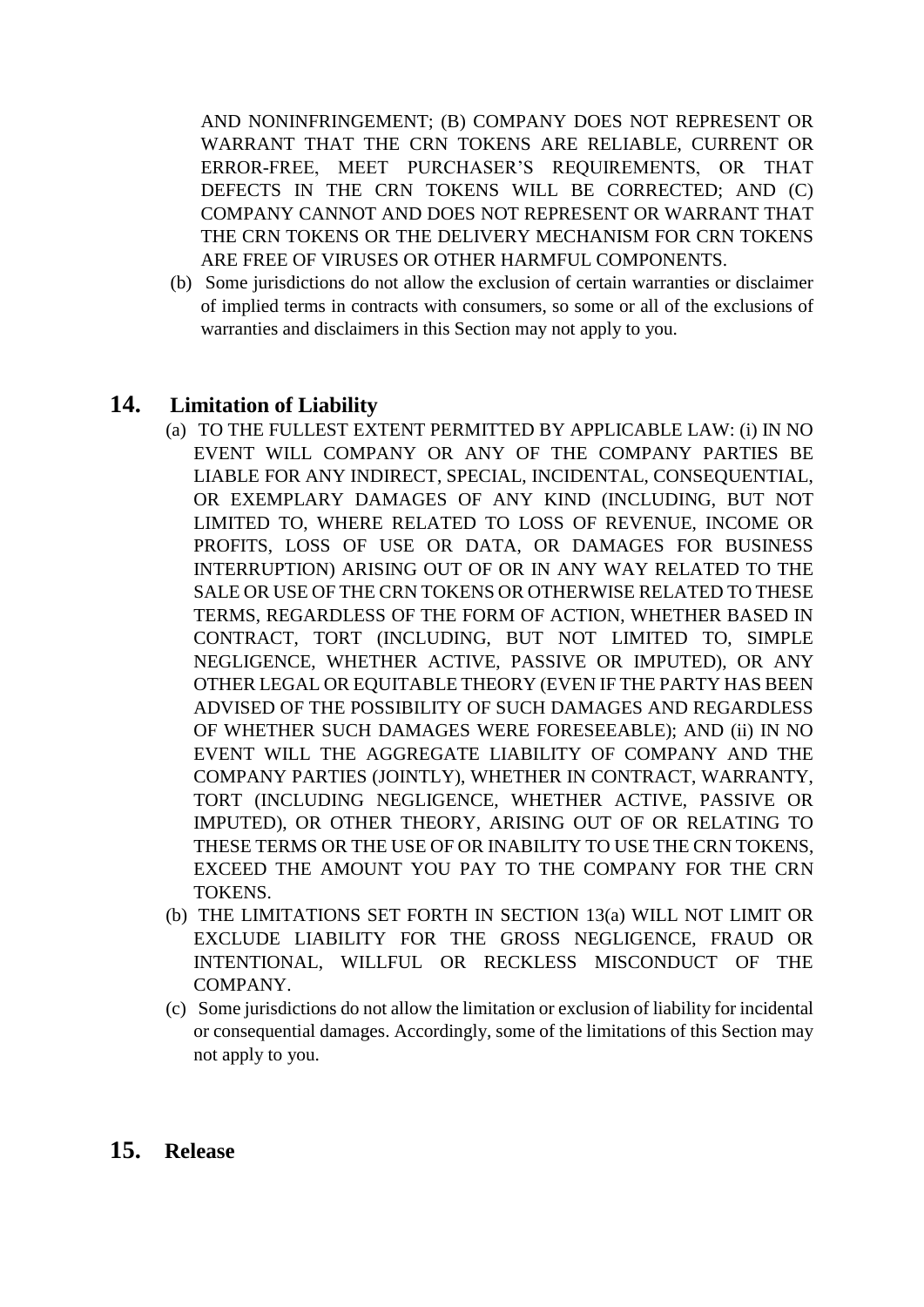To the fullest extent permitted by applicable law, you release Company and the Company Parties from responsibility, liability, claims, demands and/or damages (actual and consequential) of every kind and nature, known and unknown (including, but not limited to, claims of negligence), arising out of or related to disputes between you and the acts or omissions of third parties. You expressly waive any rights you may have under statute or common law principles that would otherwise limit the coverage of this release to include only those claims, which you may know or suspect to exist in your favor at the time of agreeing to this release.

# **16. Governing Law**

The validity, interpretation, construction and performance of these Terms, and all acts and transactions pursuant hereto and the rights and obligations of the parties hereto shall be governed, construed and interpreted in accordance with the laws of Estonia, without giving effect to principles of conflicts of law.

## **17. Miscellaneous**

**16.1 Entire Agreement.** These Terms set forth the entire agreement and understanding of the Parties relating to the subject matter herein and supersedes all prior or contemporaneous discussions, understandings and agreements, whether oral or written, between them relating to the subject matter hereof.

**16.2 Amendments.** These Terms may be modified by Company at any time for any reason by placing modified Terms on the Site. We will provide notice of any amendment to these Terms by posting any revised terms to the Site and updating the "Last updated" field above accordingly or by any other method we deem appropriate. We are not obligated to provide notice in any other method beyond these. Any change to these Terms will be effective immediately upon such notice and apply to any ongoing or subsequent purchases of CRN Tokens.

**16.3 Binding Agreement.** These Terms provide the legally binding terms and conditions for the sale and purchase of the CRN Tokens. By purchasing the CRN Tokens, you acknowledges its understanding and acceptance. You are bound by the Terms in existence at the time of your purchase of CRN Tokens. If you are making a purchase on behalf of the legal entity, you understand and accept these Terms on behalf of that entity (to which refers to "you" shall also apply) and warrant that you are duly authorized to act on behalf of that legal entity.

**16.4 Successors and Assigns.** Except as otherwise provided in these Terms, these Terms and the rights and obligations of the parties hereunder will be binding upon and inure to the benefit of their respective successors, assigns, heirs, executors, administrators and legal representatives. Company may assign any of its rights and obligations under these Terms. No other party to these Terms may assign, whether voluntarily or by operation of law, any of its rights and obligations under these Terms, except with the prior written consent of the Company.

**16.5 Severability.** In the event any provision of these Terms is found to be invalid, illegal, or unenforceable the remaining provisions of these Terms shall nevertheless be